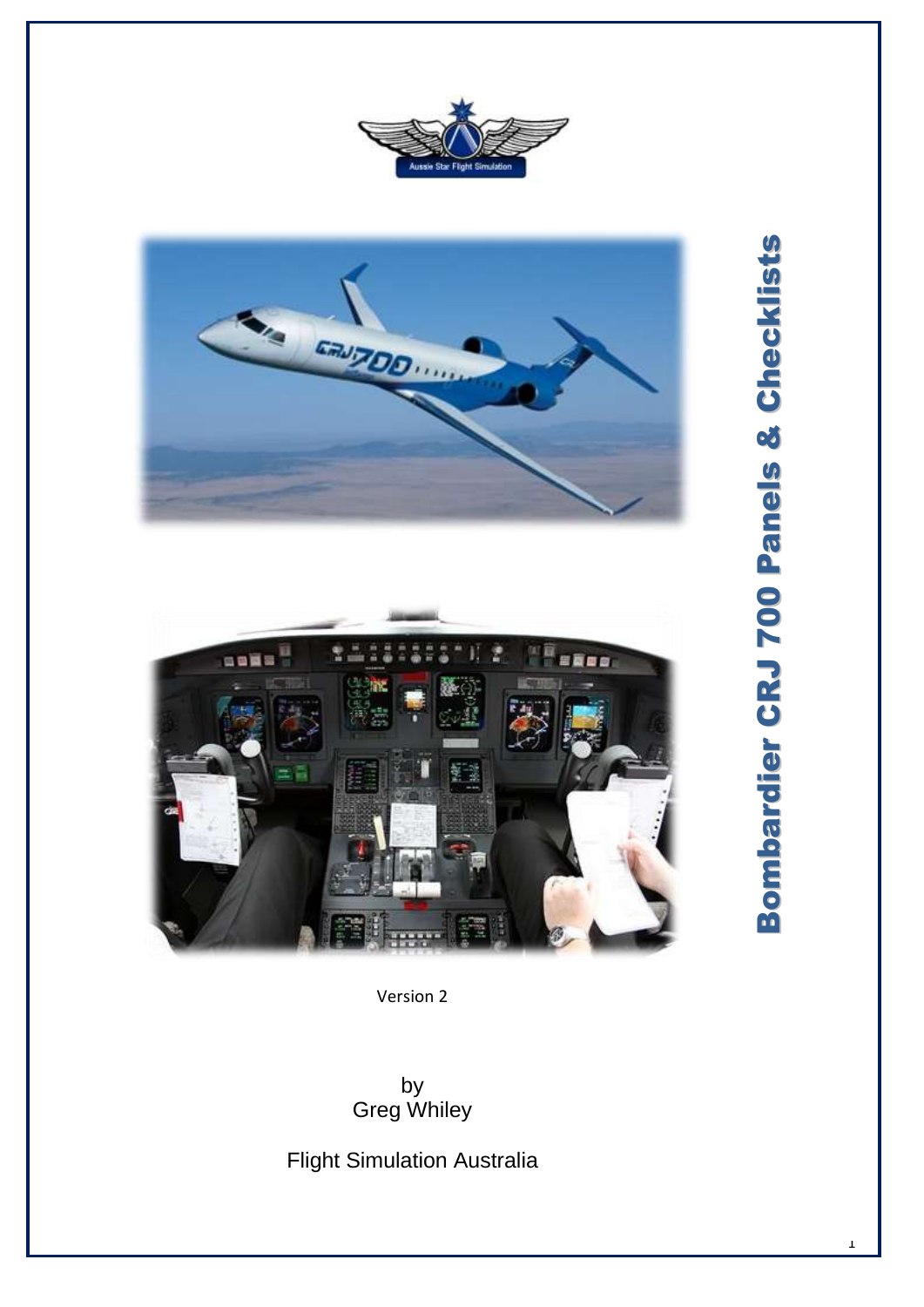### **Statement of copyright**

Copyright © 2015, Greg Whiley, Aussie Star Flight Simulation. ALL RIGHTS RESERVED. This publication, *Bombardier CRJ 700 Panels and Checklists*, is released under the terms of the Creative Commons licence accessed through the following link: [http://creativecommons.org/licenses/by-nc-nd/3.0/.](http://creativecommons.org/licenses/by-nc-nd/3.0/) In short this allows you to use the publication without payment but for non-commercial purposes only and no adaptation or use in other works is permitted.

Please read the Creative Commons Licence in full before downloading or otherwise making use of the publication.

When using this publication, you must attribute *Aussie Star Flight Simulation* and any identified author in accordance with the terms of the Creative Commons Licence.



Aussie Star Flight Simulation publications are products of Flight Simulation Australia [www.flightsimaus.com.au](http://www.flightsimaus.com.au/) <info@flightsimaus.com.au>

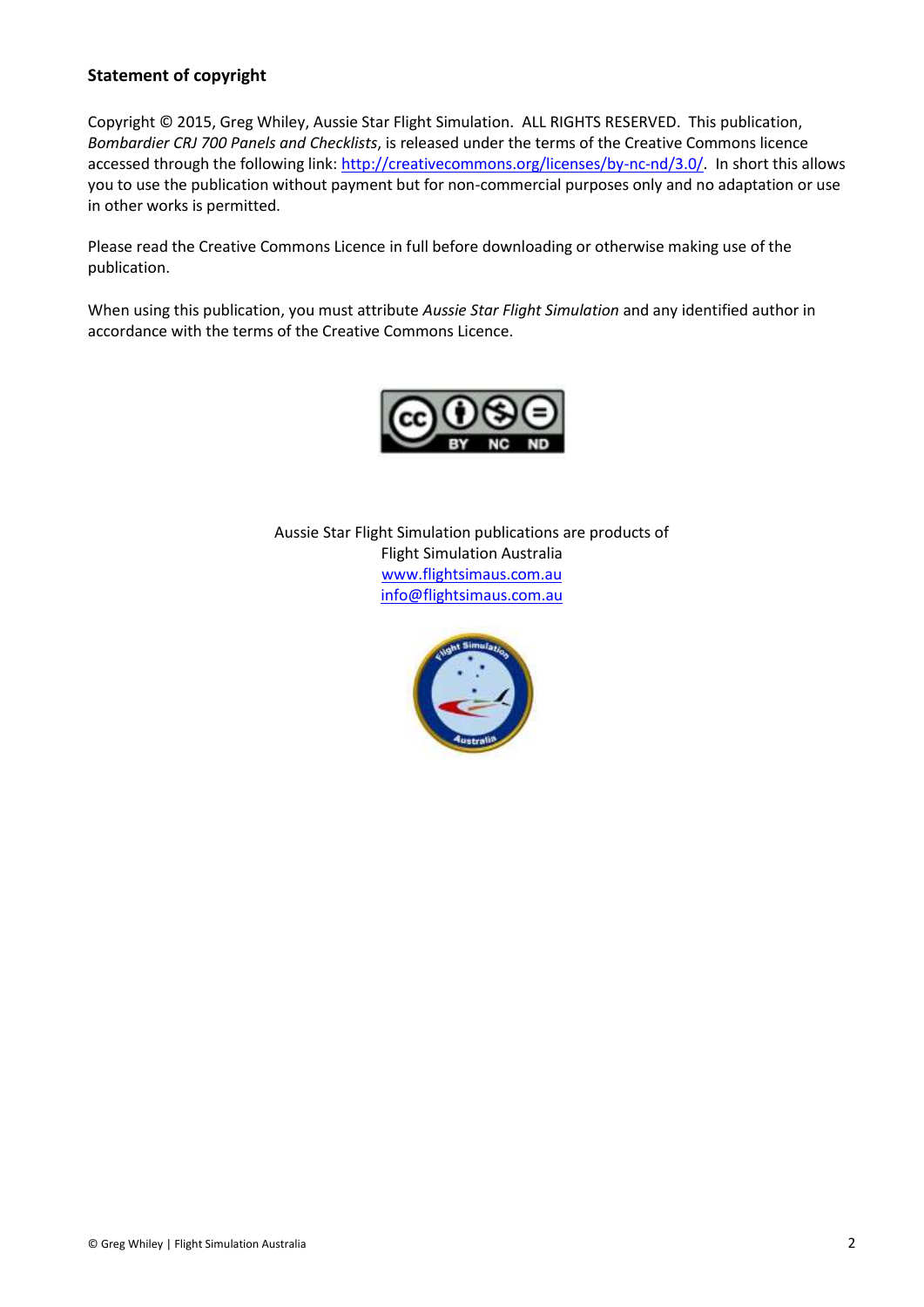### **Aircraft Specifications & Performance Parameters**

Maximum Gross Weight (MGW): 72,500 lbs Empty Weight: 43,200 lbs Useful Load: 18,800 lbs Fuel Capacity: 3,036 US gallons Cruise Speed: 515 KIAS / 0.78 Mach (592 mph / 952 kph) Service Ceiling: 41,000 feet / 12.497 meters Maximum Range: 1,702 nm / 3,252 km Seating: 70 Length: 106 feet, 8 inches / 32.5 meters Wingspan: 76.3 feet / 23.2 meters Height: 24 feet, 10 inches / 7.6 meters

#### **Aircraft Performance**

| $V_{MO}$ – Maximum Operating Speed      | 335 KIAS / .85 Mach |
|-----------------------------------------|---------------------|
| $V_A$ – Turbulent Air Penetration Speed | 280 KIAS / .85 Mach |
| $V_{LE}$ – Maximum Gear Extension Speed | 220 KIAS / .41 Mach |

#### **Flap Position Speeds**

| 1 degree   | <b>200 KIAS</b> |
|------------|-----------------|
| 8 degrees  | <b>200 KIAS</b> |
| 20 degrees | 185 KIAS        |
| 30 degrees | 165 KIAS        |
| 45 degrees | 140 KIAS        |
|            |                 |

#### **V<sup>1</sup> – Takeoff Decision Speed, dry runway**

Standard temperature, sea level pressure altitude 50,000 lbs (flaps 8) 144 KIAS 50,000 lbs (flaps 20) 134 KIAS

#### **V<sup>R</sup> – Rotation Speed, dry runway**

Standard temperature, sea level pressure altitude 50,000 lbs (flaps 8) 144 KIAS 50,000 lbs (flaps 20) 135 KIAS

#### **V<sup>2</sup> – Minimum Climb Speed**

Standard temperature, sea level pressure altitude 50,000 lbs (flaps 8) 144 KIAS 50,000 lbs (flaps 20) 135 KIAS

#### **VREF – Landing Approach Speed, gear down**

| 59,000 lbs (flaps 45) | <b>125 KIAS</b> |
|-----------------------|-----------------|
| 61,000 lbs (flaps 45) | 128 KIAS        |
| 73,000 lbs (flaps 45) | <b>141 KIAS</b> |
| 77,000 lbs (flaps 45) | 145 KIAS        |

#### **Required Runway Length**

| Takeoff, flaps 5:  | 5.500 feet / 1,676 meters |
|--------------------|---------------------------|
| Landing, flaps 30: | 1,478 feet / 1,478 meters |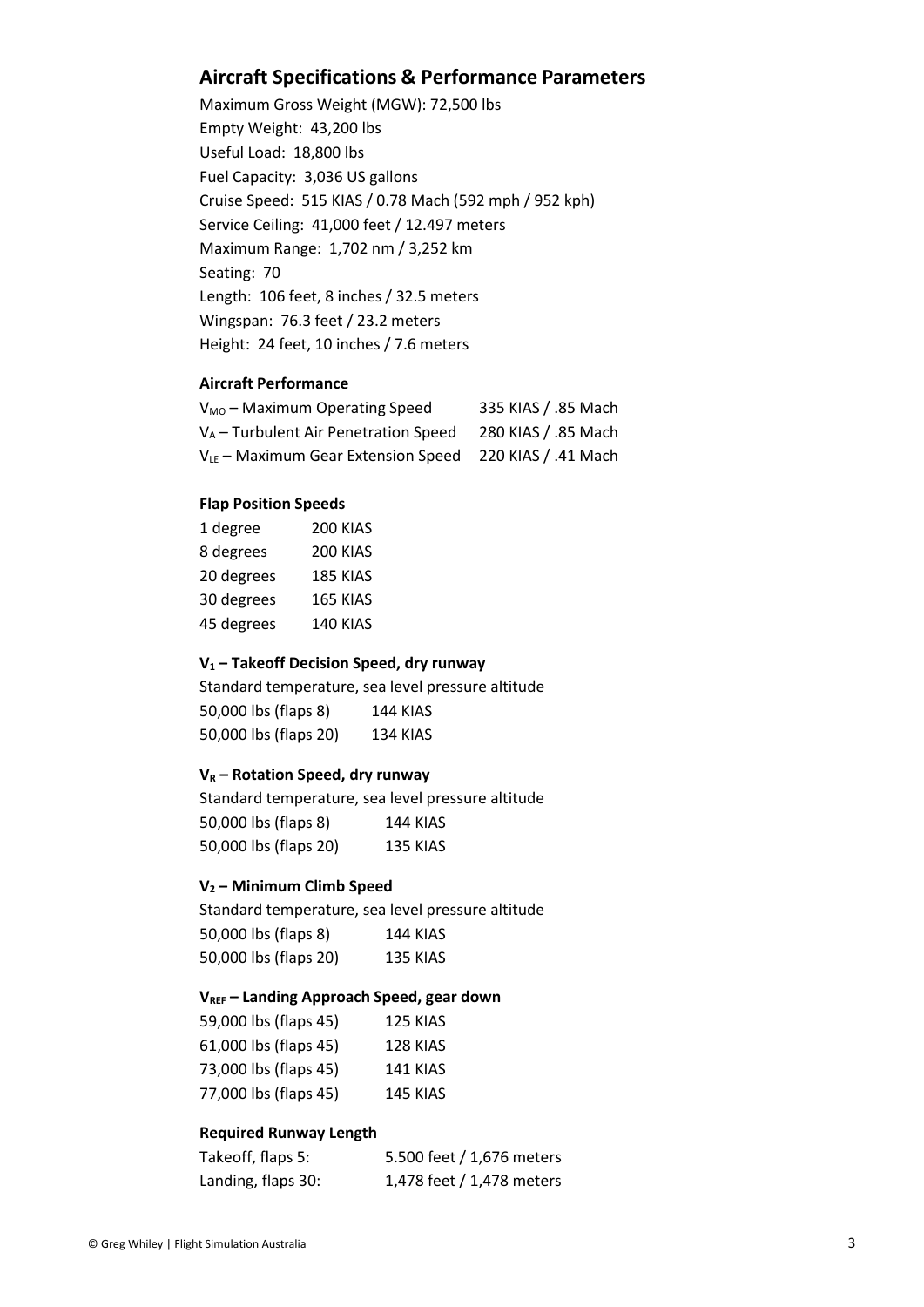# CRJ 700 2D Cockpit Panels and Switches

#### Left Glareshield

- 1. Master Warning
- 2. Master Caution
- 3. Stall Warning
- 4. Pull up Warning
- 5. Ground Proximity Warning
- 6. Left Engine Fire Warning
- 7. Bottle 1 armed. Push to discharge

#### Centre Glareshield (Flight Control Panel)

- 8. Course selection knob (Set NAV 1)
- 9. Flight Director button
- 10. Auto Pilot Engage button
- 11. Auto Pilot Disengage button
- 12. Mach Speed select button
- 13. Yaw damper button
- 14. Speed Set button (used with AP)
- 15. Speed Bug knob (to set desired speed)
- 16. Approach select button (for ILS approaches)
- 17. Back Course select button
- 18. Heading Select button (used with AP)
- 19. Heading Hold Select bug
- 20. NAV selection button (used with AP)
- 21. ½ bank selection button
- 22. Altitude Set button (used with AP)
- 23. Altitude select bug
- 24. Vertical speed selector



- 
- 26. NAV/GPS switch
- 27. MFD display modes
- 28. Baro pressure select
- 29. Sets decision height
- 30. Sets MFD needles
- 32. IAS bug selected
- 33. IAS trend
- 34. Decision Height selected
- 35. Altitude selected
- 36. Altitude tape
- 37. IAS selected with AP 38. Radio height
- 39. Baro pressure set
- 40. Set Nav data
- 
- 41. Selected heading bug
- 42. CDI needle
- 43. Vertical speed indicator
- 45. Current heading
- 46. Heading select bug
- 47. CDI VOR needle (green) 48. NAV 1 course indicator
- 



- 50. Engine temperature
- 51. N2 turbine speed
- 52. Oil pressure gauge
- 53. Landing gear indicator lights
- 54. Flap settings indicator
- 55. Fuel quantity indicators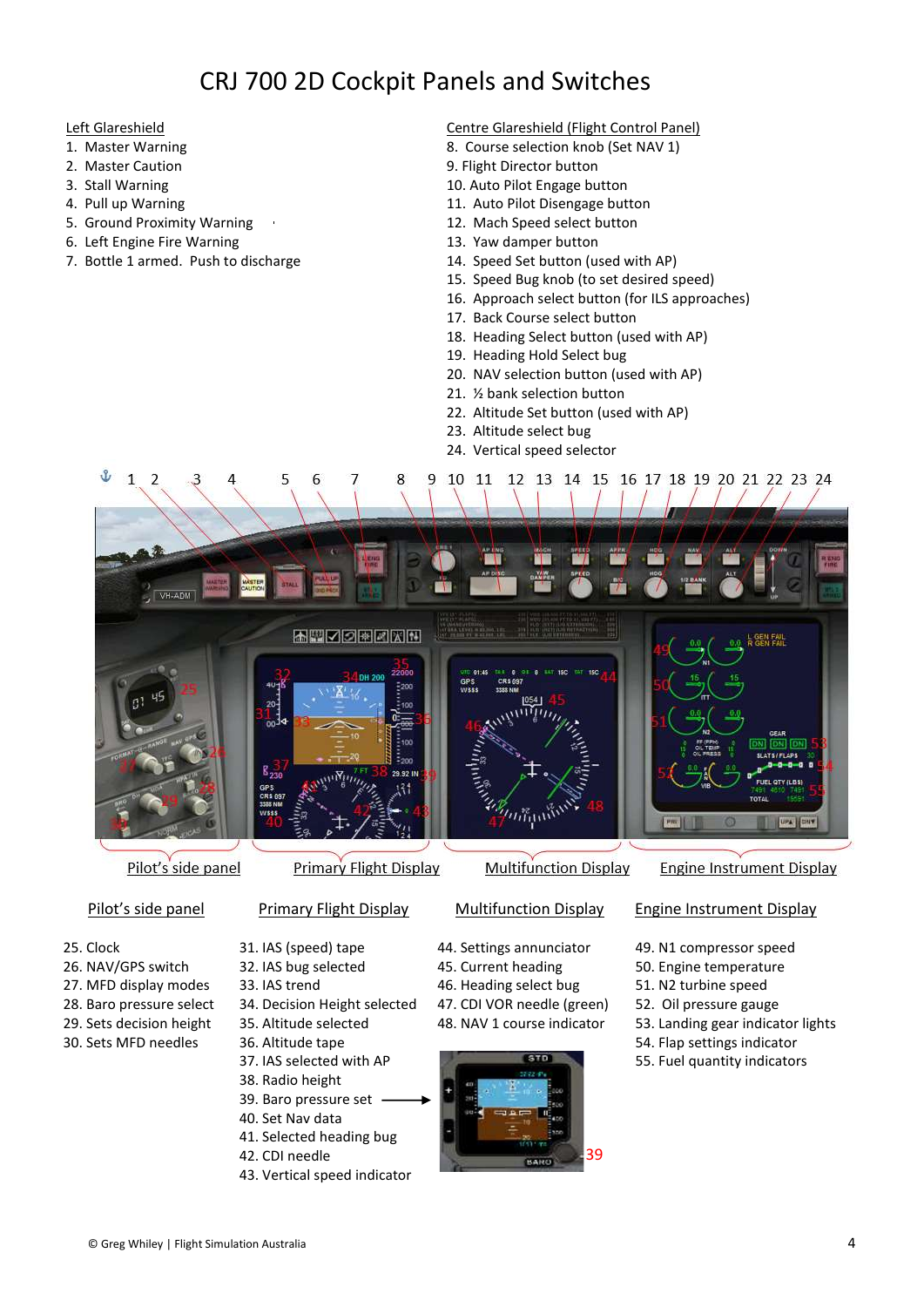### Overhead Panel



- 56. Battery master switch 57. APU generator switch
- 60. Fuel boost pump switches 61. Fuel crossfeed switches
	- 62. Engine 1 Start/Stop switches
- 58. Gen 1 & Gen 2 switches 59. Hydraulic pump switches
	- 63. Engine 2 Start/Stop switches
	- 64. Master Ignition switch
- 65. APU Start/Stop switch
- 66. Bleed valves switch
- 67. Anti-ice switches
- 68. Passenger signs switches
- 69. Aircraft lights switches

### Centre Pedestal



- 70. Anti skid switch
- 71. Landing gear lever
- 72. Parking brake lever
- 73. Spoiler/speed brake lever
- 74. Thrust levers
- 75. Reverse thrust levers
- 76. Fuel flow values
- 77. Landing gear manual release
- 78. Elevator trim switch
- 79. Rudder trim switch
- 80. Aileron trim switch
- 81. Flaps lever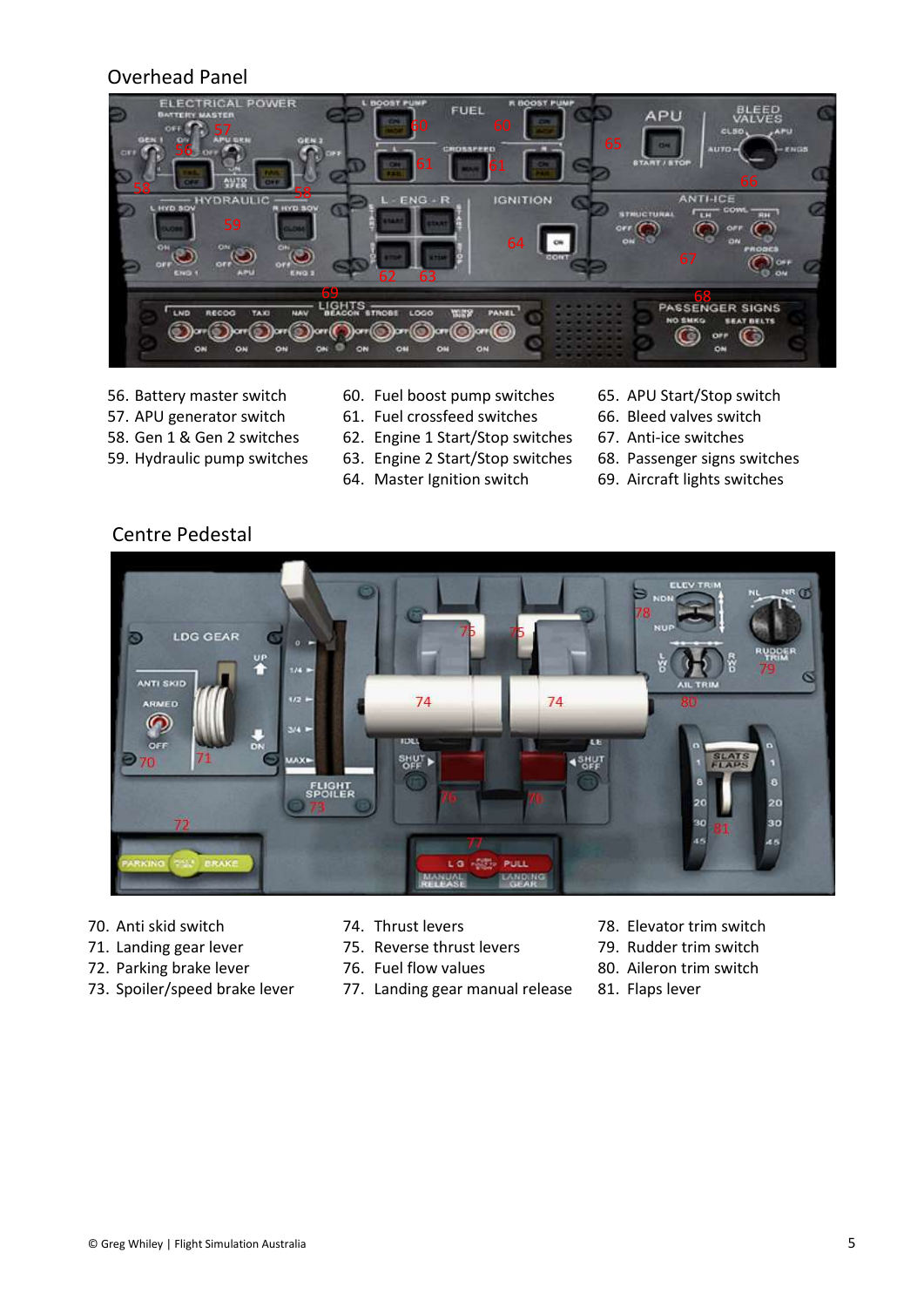| Aussie Star Fäght Simulation<br><b>CRJ 700 CHECKLISTS</b> |
|-----------------------------------------------------------|

## **Before Start Checklist**

| Throttle<br>74<br><b>IDLE</b><br>71<br><b>DOWN</b><br>Landing gear Lever<br>Generators 1 & 2<br><b>OFF</b><br>58<br>56<br>ON<br>Battery Master<br>Panel Lights<br><b>AS REQUIRED</b><br>69<br>Avionics Master<br>ΟN<br><b>Hydraulic Pump Switches</b><br>CHECK ON<br>59<br>65<br>Fuel Quantity<br>CHECK<br>65<br><b>START</b><br>ON<br>57<br>APU/Generator<br>81<br>UP<br>Spoilers<br>73<br><b>RETRACTED</b><br>Flight Controls<br><b>FREE &amp; CORRECT</b><br><b>SELECT ON EICAS</b><br>Engine Gauges<br>Anti-ice Switches<br>OFF<br>67<br>ON<br>Passenger Signs<br>68<br><b>CHECK</b><br>Altimeter<br>39<br>SET<br>Takeoff Briefing<br><b>COMPLETED</b><br><b>OBTAIN</b><br>Clearance<br>69<br>Rotating Beacon<br>ΟN<br>Jetway<br><b>DETACH</b><br><b>CLOSE</b><br>Doors<br>Pushback<br><b>AS REQUIRED</b> | Engine Starter Switch | <b>SET</b> | 72 |
|---------------------------------------------------------------------------------------------------------------------------------------------------------------------------------------------------------------------------------------------------------------------------------------------------------------------------------------------------------------------------------------------------------------------------------------------------------------------------------------------------------------------------------------------------------------------------------------------------------------------------------------------------------------------------------------------------------------------------------------------------------------------------------------------------------------|-----------------------|------------|----|
|                                                                                                                                                                                                                                                                                                                                                                                                                                                                                                                                                                                                                                                                                                                                                                                                               |                       |            |    |
|                                                                                                                                                                                                                                                                                                                                                                                                                                                                                                                                                                                                                                                                                                                                                                                                               |                       |            |    |
|                                                                                                                                                                                                                                                                                                                                                                                                                                                                                                                                                                                                                                                                                                                                                                                                               |                       |            |    |
|                                                                                                                                                                                                                                                                                                                                                                                                                                                                                                                                                                                                                                                                                                                                                                                                               |                       |            |    |
|                                                                                                                                                                                                                                                                                                                                                                                                                                                                                                                                                                                                                                                                                                                                                                                                               |                       |            |    |
|                                                                                                                                                                                                                                                                                                                                                                                                                                                                                                                                                                                                                                                                                                                                                                                                               |                       |            |    |
|                                                                                                                                                                                                                                                                                                                                                                                                                                                                                                                                                                                                                                                                                                                                                                                                               |                       |            |    |
|                                                                                                                                                                                                                                                                                                                                                                                                                                                                                                                                                                                                                                                                                                                                                                                                               |                       |            |    |
|                                                                                                                                                                                                                                                                                                                                                                                                                                                                                                                                                                                                                                                                                                                                                                                                               |                       |            |    |
|                                                                                                                                                                                                                                                                                                                                                                                                                                                                                                                                                                                                                                                                                                                                                                                                               |                       |            |    |
|                                                                                                                                                                                                                                                                                                                                                                                                                                                                                                                                                                                                                                                                                                                                                                                                               |                       |            |    |
|                                                                                                                                                                                                                                                                                                                                                                                                                                                                                                                                                                                                                                                                                                                                                                                                               |                       |            |    |
|                                                                                                                                                                                                                                                                                                                                                                                                                                                                                                                                                                                                                                                                                                                                                                                                               |                       |            |    |
|                                                                                                                                                                                                                                                                                                                                                                                                                                                                                                                                                                                                                                                                                                                                                                                                               |                       |            |    |
|                                                                                                                                                                                                                                                                                                                                                                                                                                                                                                                                                                                                                                                                                                                                                                                                               |                       |            |    |
|                                                                                                                                                                                                                                                                                                                                                                                                                                                                                                                                                                                                                                                                                                                                                                                                               |                       |            |    |
|                                                                                                                                                                                                                                                                                                                                                                                                                                                                                                                                                                                                                                                                                                                                                                                                               |                       |            |    |
|                                                                                                                                                                                                                                                                                                                                                                                                                                                                                                                                                                                                                                                                                                                                                                                                               |                       |            |    |
|                                                                                                                                                                                                                                                                                                                                                                                                                                                                                                                                                                                                                                                                                                                                                                                                               |                       |            |    |
|                                                                                                                                                                                                                                                                                                                                                                                                                                                                                                                                                                                                                                                                                                                                                                                                               |                       |            |    |
|                                                                                                                                                                                                                                                                                                                                                                                                                                                                                                                                                                                                                                                                                                                                                                                                               |                       |            |    |
|                                                                                                                                                                                                                                                                                                                                                                                                                                                                                                                                                                                                                                                                                                                                                                                                               |                       |            |    |
|                                                                                                                                                                                                                                                                                                                                                                                                                                                                                                                                                                                                                                                                                                                                                                                                               |                       |            |    |
|                                                                                                                                                                                                                                                                                                                                                                                                                                                                                                                                                                                                                                                                                                                                                                                                               |                       |            |    |

| <b>Engine Start Checklist</b> |                        |    |
|-------------------------------|------------------------|----|
| Parking Brake                 | SET                    | 72 |
| Throttles                     | IDLE                   | 74 |
| Engine Area                   | CHECK ALL CLEAR        |    |
| Fuel Valves                   | <b>SELECT ON EICAS</b> |    |
| Fuel Flow Valves              | OPEN                   | 76 |
|                               | OΝ                     | 60 |
| Engine Gauges                 | <b>SELECT ON EICAS</b> |    |
| Master Ignition               | OΝ                     | 64 |
| Engine 1 Starter Switch       | OΝ                     | 62 |
| Continued                     |                        |    |
| N1 Increase                   | <b>CHECK</b>           | 49 |

|                         | CHECK        | 50 |
|-------------------------|--------------|----|
| Oil Pressure            | <b>CHECK</b> | 52 |
| Engine Starter Switch   | OFF          | 62 |
| Engine 2 Starter Switch | ON           | 63 |
| N1 Increase             | <b>CHECK</b> | 49 |
|                         | <b>CHECK</b> | 50 |
| Oil Pressure            | <b>CHECK</b> | 52 |
| Engine Starter Switch   | OFF          | 62 |
| Gen 1 & Gen 2 Switches  | OΝ           | 58 |
| Master Ignition         | OFF          | 64 |
| APU Generator           | OFF          | 57 |
|                         | OFF          | 65 |

| <b>AS REQUIRED</b>       | 69                           |
|--------------------------|------------------------------|
| <b>AS REQUIRED</b>       | 67                           |
| <b>SET FOR TAKEOFF</b>   | 78                           |
| OΝ                       | 9                            |
| OΝ                       | 18                           |
| SET FOR T/O              | 19                           |
| ΟN                       | 22                           |
| <b>SET FOR DEPART</b>    | 23                           |
| <b>SET FOR DEPART</b>    |                              |
| <b>OBTAIN</b>            |                              |
| <b>SET &amp; STANDBY</b> |                              |
| RELEASED                 | 72                           |
|                          | <b>After Start Checklist</b> |

| <b>Taxi Checklist</b>           |  |
|---------------------------------|--|
|                                 |  |
|                                 |  |
| Turn Coordinator CHECK IN TURNS |  |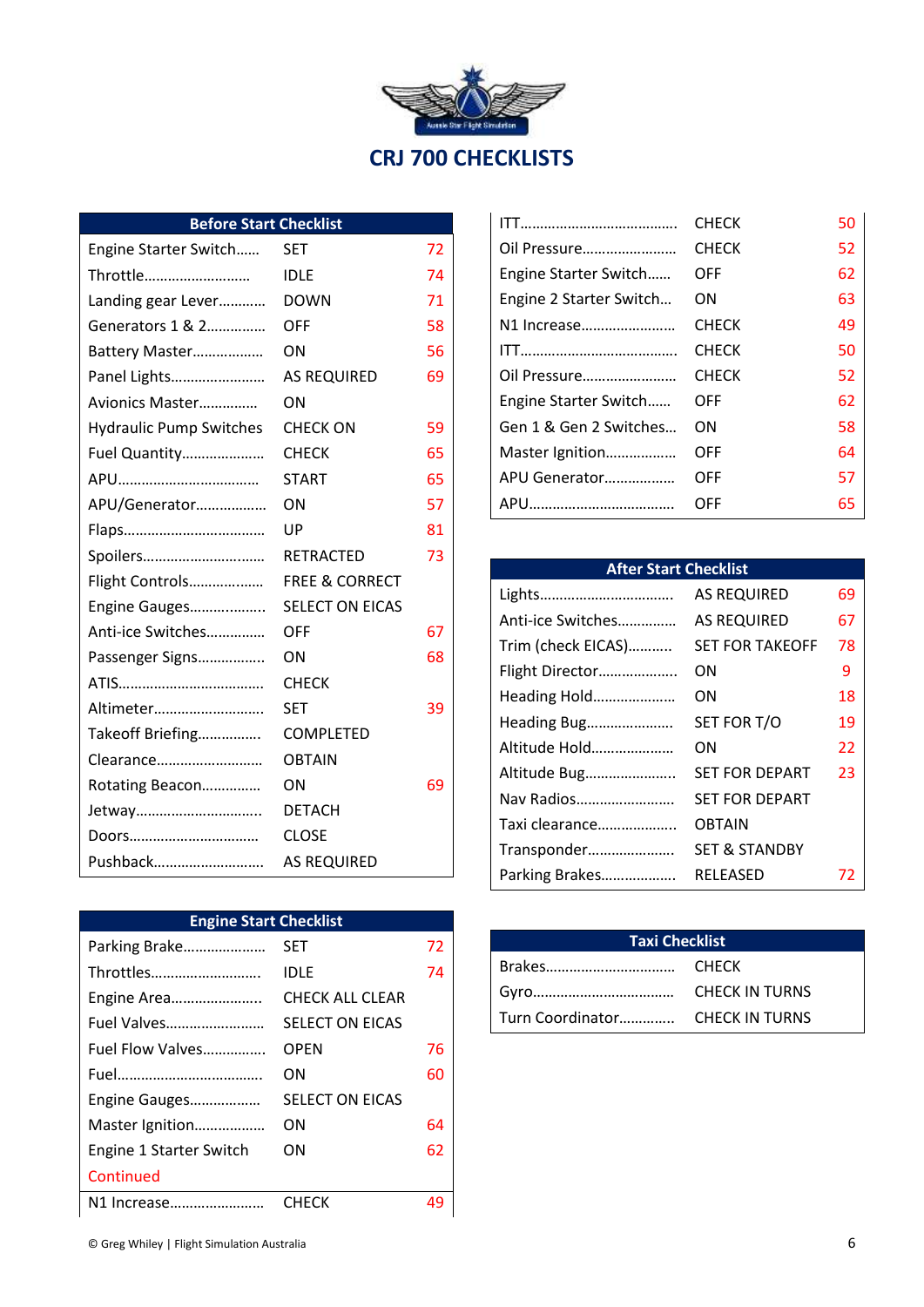| <b>Before Takeoff Checklist</b> |                        |    |
|---------------------------------|------------------------|----|
| Flight Instruments              | SET (PFD)              |    |
| Engine Instruments              | <b>CHECK (EICAS)</b>   |    |
| Takeoff Data V1, Vr V2          | <b>REVIEW</b>          |    |
|                                 | <b>SET 8 DEGREES</b>   | 81 |
| Spoilers                        | <b>CHECK RETRACTED</b> | 73 |
| Landing Lights                  | ΩN                     | 69 |
| Strobe Lights                   | ΟN                     | 69 |
| Anti-ice                        | <b>AS REQUIRED</b>     | 67 |
| Transponder                     | OΝ                     |    |
| Autopilot                       | <b>CHECK OFF</b>       | 11 |
| Takeoff Clearance               | <b>OBTAIN</b>          |    |

| <b>Takeoff Checklist</b> |                          |    |
|--------------------------|--------------------------|----|
| Parking Brake            | <b>RELEASED</b>          | 72 |
| Brakes                   | HOLD                     |    |
| Throttles                | TO 50% N1                |    |
| Throttles                | FULL                     |    |
| 80 Knots                 | <b>CHECK</b>             |    |
|                          | 144 KIAS MAX             |    |
|                          | 144 KIAS MAX             |    |
|                          | 15° NOSE UP              |    |
|                          | 154 KIAS                 |    |
| Positive Rate of Climb   | <b>GEAR UP</b>           | 72 |
|                          | 10° NOSE UP              |    |
| Throttle                 | APPROX 80% N1            |    |
| Speed                    | 170 KIAS                 |    |
| At 1000 feet             | Flaps SET 1 <sup>o</sup> | 81 |
| At 200 KIAS              | Flaps UP                 | 81 |
| Speed (below 10,000 ft)  | 250 KIAS                 | 15 |

| <b>Climb Checklist</b>  |                      |    |
|-------------------------|----------------------|----|
| Autopilot               | OΝ                   | 10 |
| Autothrottle            | <b>AS REQUIRED</b>   |    |
|                         | + 10 DEGREES         |    |
| Engine Instruments      | CHECK                |    |
| Pressurization          | CHECK AUTO           | 66 |
| Landing Lights          | OFF Above 10000 feet | 69 |
| Autothrottle            | 280 KIAS >10000 feet |    |
| Anti-ice                | ON Above 10000 feet  | 67 |
| Nav/GPS Select          | NAV OR GPS           | 26 |
| Flight Level 180        | Altimeter 29.92      | 39 |
| <b>Cruise Checklist</b> |                      |    |

| Autothrottle    | MACH HOLD          | 12 |
|-----------------|--------------------|----|
| To FL180        | .67 MACH (330)     |    |
| To FL240        | .75 MACH (330)     |    |
| To FL 280       | .78 MACH (320)     |    |
| To FL 330       | .78 MACH (285)     |    |
| Lights          | <b>AS REQUIRED</b> | 69 |
| Seat Belt Sign  | OFF                | 68 |
| No Smoking Sign | <b>CHECK ON</b>    | 68 |
|                 |                    |    |

| <b>Descent Checklist</b>      |                         |    |
|-------------------------------|-------------------------|----|
| Passenger Signs               | ΟN                      | 68 |
| Autothrottle                  | <b>SET</b>              |    |
| To FL 240                     | .75 MACH (330)          |    |
| To FL180                      | .67 MACH (330)          |    |
| Altimeter                     | SET BELOW FL180         | 39 |
| Anti-ice                      | ON < $20^{\circ}$ C OAT | 67 |
| Landing Lights                | ON <10000 feet          | 69 |
| Airspeed (below 10000 feet)   | <250 KIAS               |    |
| Airspeeds (V <sub>ref</sub> ) | <b>COMPUTE</b>          |    |
| 59,000 lbs (flaps 45)         | 125 KIAS                |    |
| 61,000 lbs (flaps 45)         | 128 KIAS                |    |
| 73,000 lbs (flaps 45)         | 141 KIAS                |    |
| 77,000 lbs (flaps 45)         | 145 KIAS)               |    |
| Clearance                     | <b>OBTAIN</b>           |    |
| Autopilot                     | <b>HDG HOLD FOR</b>     | 18 |
|                               | <b>VECTORS</b>          | 19 |
| Approach Procedure            | <b>REVIEW</b>           |    |
| Nav Select                    | <b>NAV FOR ILS</b>      | 20 |
| Avionics                      | SET                     |    |
| ILS Frequency                 | SET on NAV 1            |    |
| ILS Course                    | <b>SET CRS</b>          |    |
| Nav 1 Radio                   | CHECK ID                |    |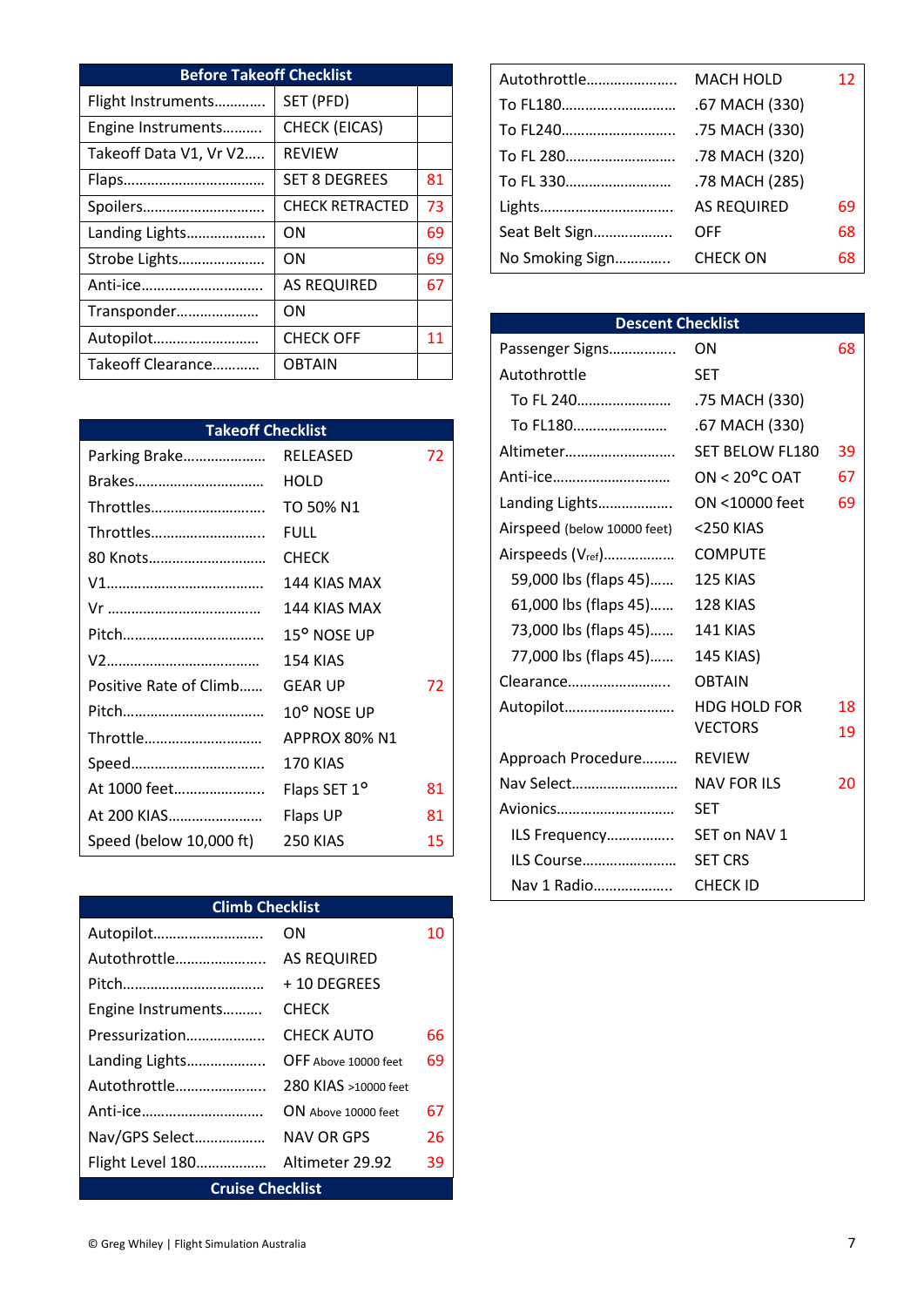| <b>Approach Checklist</b> |                                            |    |
|---------------------------|--------------------------------------------|----|
| Autothrottle              | 200 KIAS                                   | 15 |
| Landing Lights            | OΝ                                         | 69 |
| Autospoilers              | ARM                                        | 73 |
| Anti-skid Brakes          | ARM                                        | 70 |
|                           | 8 DEGREES                                  | 81 |
| Auththrottle              | 175 KIAS                                   | 15 |
|                           | <b>20 DEGREES</b>                          | 81 |
| Autothrottle              | 155 KIAS                                   | 15 |
| Landing Gear              | <b>DOWN</b>                                | 71 |
| Autopilot                 | <b>APP HOLD</b><br>when established on ILS | 16 |
| At Outer Marker:          |                                            |    |
|                           | <b>30 DCEGREES</b>                         | 81 |
| Autothrottle              | OFF                                        | 14 |
| Autopilot                 | OFF                                        | 11 |
| Runway in sight:          |                                            |    |
|                           | <b>45 DEGREES</b>                          | 81 |
|                           | $V_{ref}$                                  | 31 |
| Landing gear              | <b>DOWN</b>                                | 71 |

| <b>Parking Checklist</b> |                    |    |
|--------------------------|--------------------|----|
| Throttles                | <b>IDLE</b>        | 74 |
| Parking Brake            | <b>SET</b>         | 70 |
| Passenger Signs          | OFF                | 68 |
| Fuel Flow Switches       | OFF                | 76 |
| Gen 1 & Gen 2 Switches   | OFF                | 58 |
| Master Ignition          | OFF                | 64 |
|                          | <b>AS REQUIRED</b> | 69 |
|                          | <b>OPEN</b>        |    |
| Jetway (if available)    | <b>EXTEND</b>      |    |
| Avionics                 | OFF                |    |
| Battery Master           | OFF                |    |

| <b>Landing Roll Checklist</b> |                      |    |
|-------------------------------|----------------------|----|
|                               |                      | 73 |
|                               | <b>REVERSE THUST</b> | 75 |
| Throttles                     | $IDLE < 60$ KIAS     | 74 |
|                               | <b>AS NECESSARY</b>  |    |
| Autopilot                     | <b>CHECK OFF</b>     | 11 |

| <b>Taxi Checklist</b> |                    |    |
|-----------------------|--------------------|----|
|                       | UP                 | 81 |
| Spoilers              | <b>RETRACTED</b>   | 73 |
| Strobe Lights         | OFF                | 69 |
|                       | <b>AS REQUIRED</b> | 69 |
| Anti-ice Switches     | OFF                | 67 |
| Transponder           | <b>STANDBY</b>     |    |
| Flight Director       | OFF                |    |